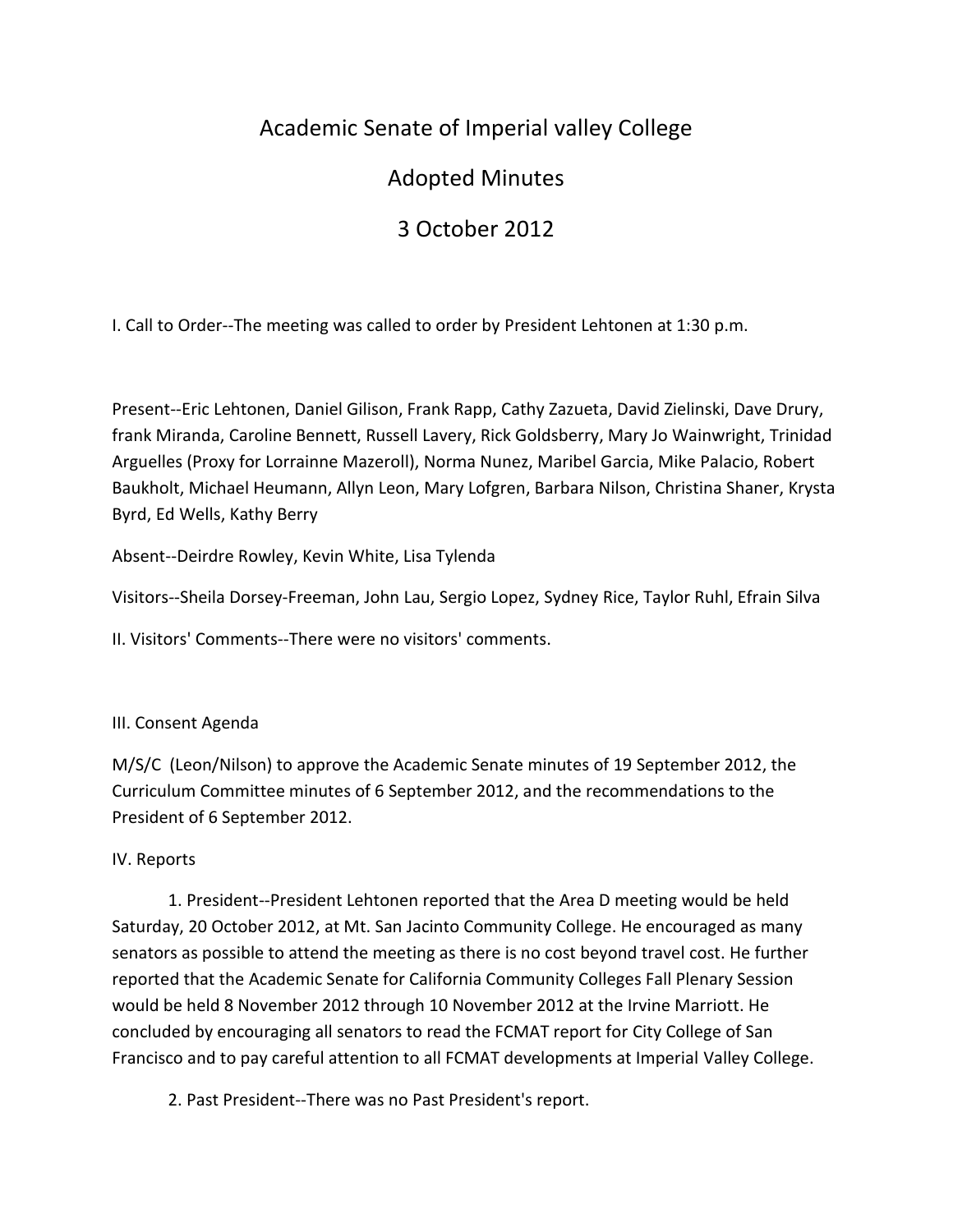3. Vice-President for Business--Vice-President for Business John Lau reported that the text for the self-evaluation of IVC's budgetary processes had been completed. He further commented on the IVC budget process, stating that establishing the budget begins with estimations for costs and revenues, based on the best information available at the time, and that among a number of other concerns , generating a plan for establishing the amount of the reserve and then establishing that reserve are high priorities, with unfunded liabilities being addressed concurrently.

4. Treasurer--Treasurer Christina Shaner reported that the only current costs to the Senate are for salaries covering released time, and that the Senate 's year to date expenditures amount to \$12,905.17, leaving a balance of \$47,530.26.

5. Associate Student Government--There was no Associated Student Government report.

6.Part Time--President Lehtonen welcomed Maribel Garcia as the new Part Time Representative to the 2012-2013 Academic Senate. Mike Palacio also welcomed Part Time Representative Garcia.

7.Curriculum Committee--Curriculum Committee Chairman Michael Heumann reported that the committee had met on Thursday, 20 September 2012, and had approved several minor course outline changes. he further reported that the committee had discussed changes to course prerequisites and that the discussion would continue at the meeting of 4 October 2012.

8. Distance Education--Distance Education Coordinator David Zielinski reported that the number of calls to the Distance Education Help Desk has decreased. He further reported that the distance education class offerings moratorium, training in use of Blackboard , and training in best practices for distance education teaching were the major focuses of the committee at this time.

9. CART--Continuous Accreditation Readiness Team Co-chairman Trinidad Arguelles reported that the team was looking carefully at each accreditation standard , with subcommittees formed for doing so. He further reported that the introduction to the accreditation report is a major factor in the quality of the report and that the team is seeking assistance with the proofreading, revisions, and editing of the approximately 100 pages which comprise the introduction.

10.Student Learning Outcomes--Student Learning Outcomes Committee Coordinator Sydney Rice reported that the majority of the SLO assessments from the Spring 2012 semester had been submitted. She further reported that Program Learning Outcomes will be a major focus of the committee in the near future.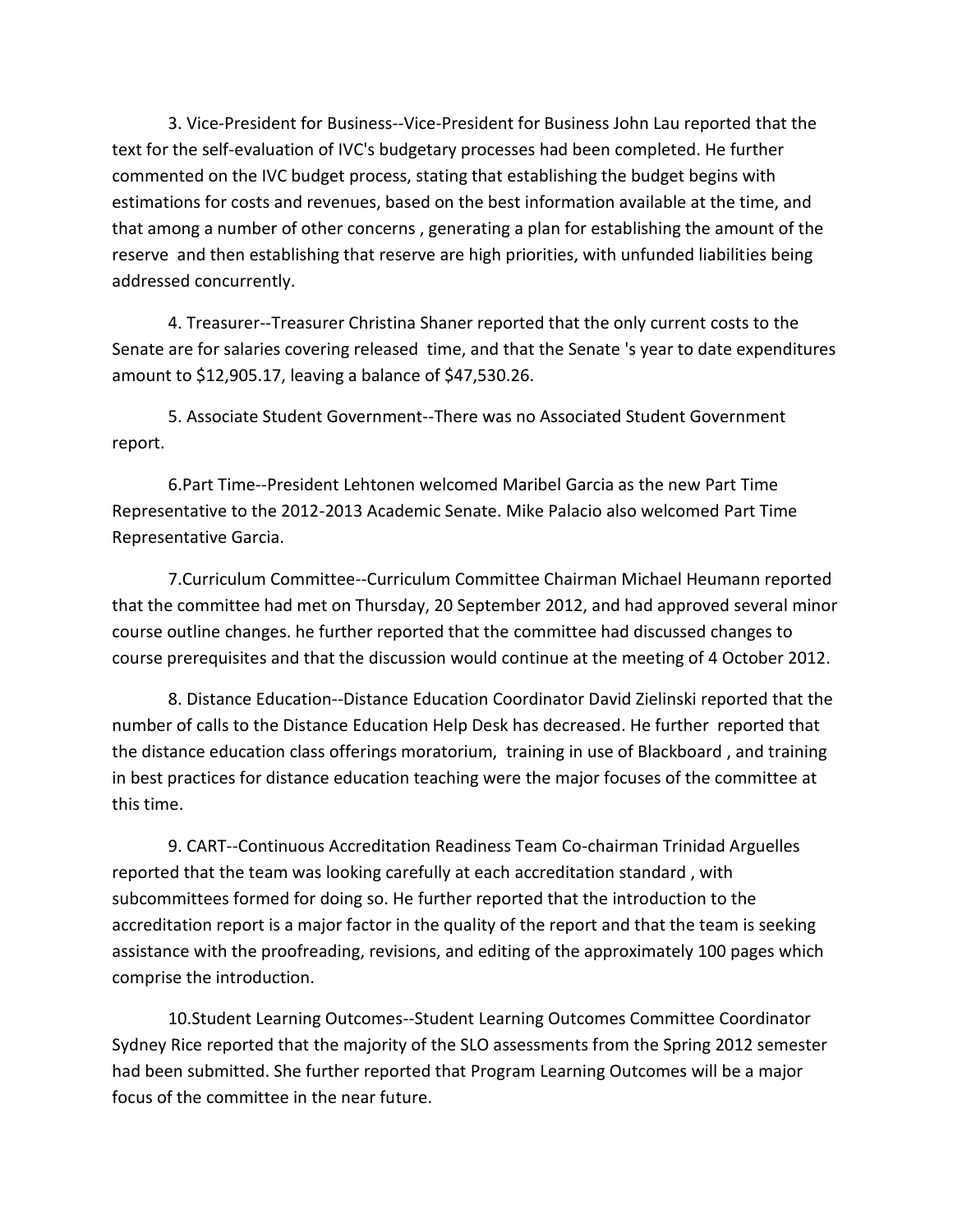#### V. Action Items

1. FCMAT Committee--President Lehtonen explained that the Senate shall create an ad hoc committee to study the IVC FCMAT report and the IVC response to that report when each is made public.

M/S/C (Rapp/Baukholt) to nominate Daniel Gilison to chair the IVC Academic Senate Ad Hoc FCMAT Study Committee.

Daniel Gilison stated that he will notify all IVC faculty of the ad hoc committee and request nominees to be committee members.

#### VI. Information

1. Academic Senate Retreat--President Lehtonen reminded the senators present that the retreat would be held on Friday, 19 October 2012, from 11:00a.m. to 3:00p.m. at Secretary Rapp's house. The planned theme for the retreat shall be the upcoming FCMAT report.

2. Academic Senate Election Results--Secretary Rapp reported that Krysta Byrd and Ed Wells had received the majority of votes cast and thus had been elected as At-Large representatives for the vacant terms ending 30 June 2013. He further reported that Maribel Garcia had received the majority of votes cast for the vacancy for a Part Time Representative to the 2012-2013 IVC Academic Senate. He thanked all who had assisted with the election, either by staffing the polls or by taking part in counting the ballots.

#### V. Discussion

1. Distance Education Resolution--First Reading

WHEREAS, the Accreditation commission is deferring evaluation until November of the substantive change proposal for Distance Education, and

WHEREAS, IVC is still in the process of implementing Blackboard on the entire campus, and training and support is still needed, and

WHEREAS, the DE committee is in the process of revising the course creation policy and the DE addendum (AP 4105), and

WHEREAS, the DE committee is working to create a new committee as a subcommittee of the Curriculum Committee to scrutinize and evaluate proposed online courses.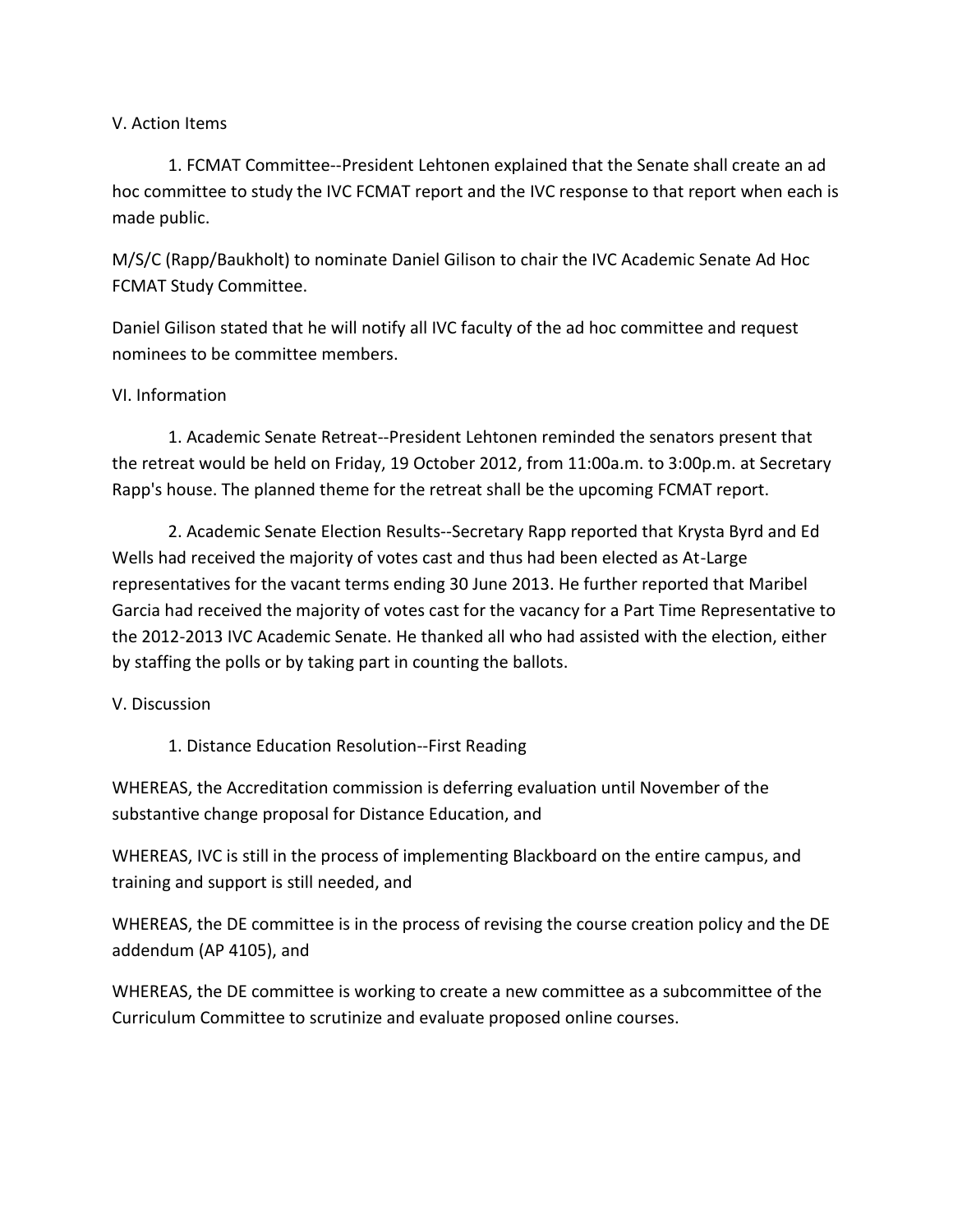THEREFORE, BE IT RESOLVED, the Academic Senate recommends that no online classes will be offered in Spring 2013.

2. City College of San Francisco FCMAT Report

FCMAT Report on CCSF

#### **CCSF**

- Placed on show cause by ACCJC
- Site visit from July 30-August 3, 2012
- Could lose \$11+ M if taxes don't pass (~6% of budget)

#### **IVC**

- Accreditation visit March 2013
- Site visit from May-August 2012
- Could lose ~\$3.2M (~10% of budget)

#### FCMAT Report on CCSF

- FT faculty salaries increased by 25% in past 7 years
- Revenues increased by 10% in same time frame
- 1,237 FTES (37,469) decreased in same time frame
- Fall 2011 FON = 483.80 FTEF
- Current = 661.33 FTEF (36.9% more)

Vice-President Gilison presented the details on the City College of San Francisco FCMAT report along with comparisons to IVC's situation.

President Lehtonen urged all senators present to be informed regarding FCMAT at IVC and prepared to discuss and, if necessary, act upon the IVC FCMAT report. He further suggested that all senators present read the article concerning these matters which Senator Mary Lofgren had forwarded to each senator.

3. Faculty Lounge--pulled at request of Secretary Rapp.